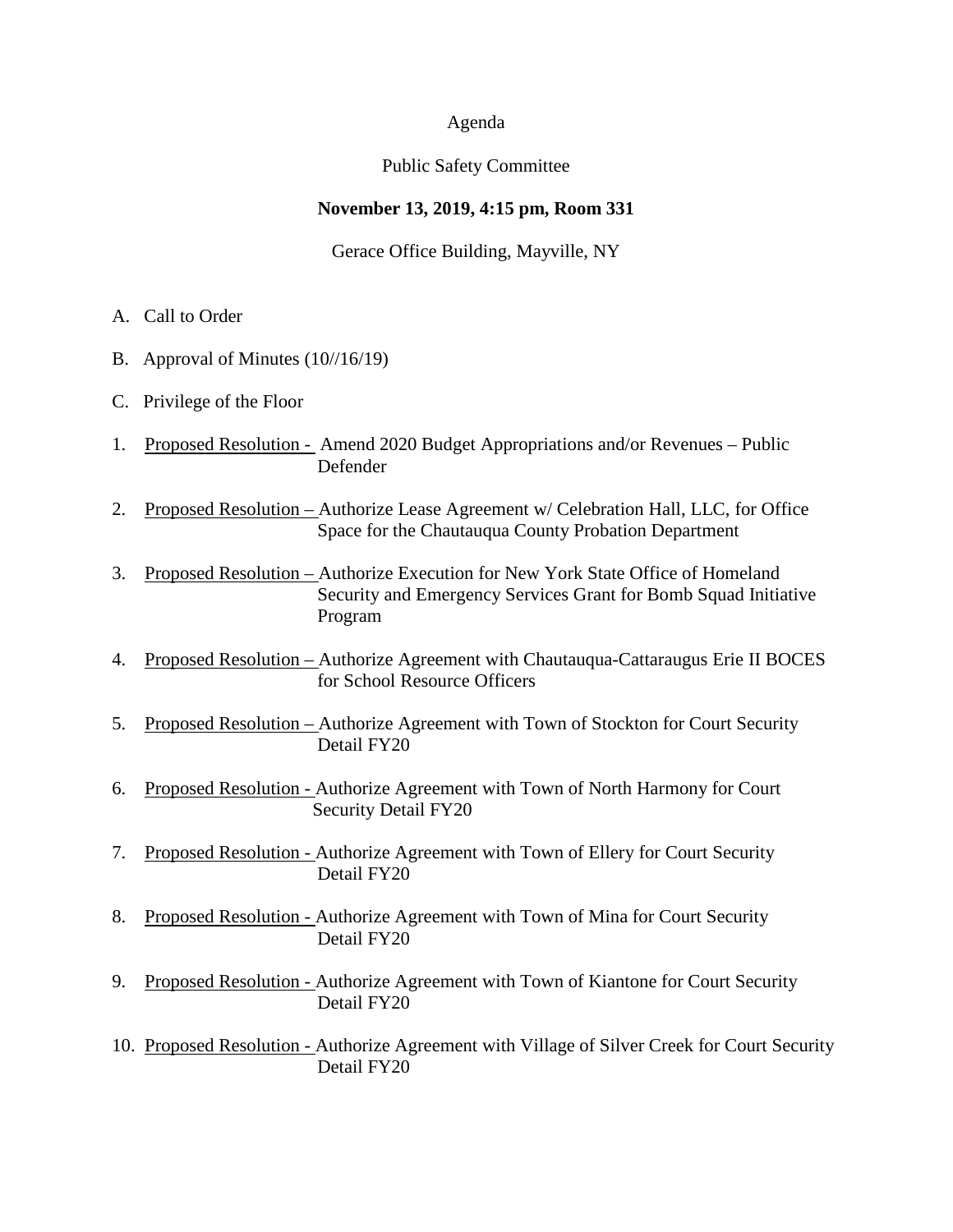- 11. Proposed Resolution FY2018 Hazardous Materials Grant Program
- 12. Proposed Resolution Emergency Management Preparedness Performance Grant for Fiscal Year 2019
- 13. Proposed Resolution Amend 2019 Budget Appropriations and Revenues Emergency Services – CME

14. Other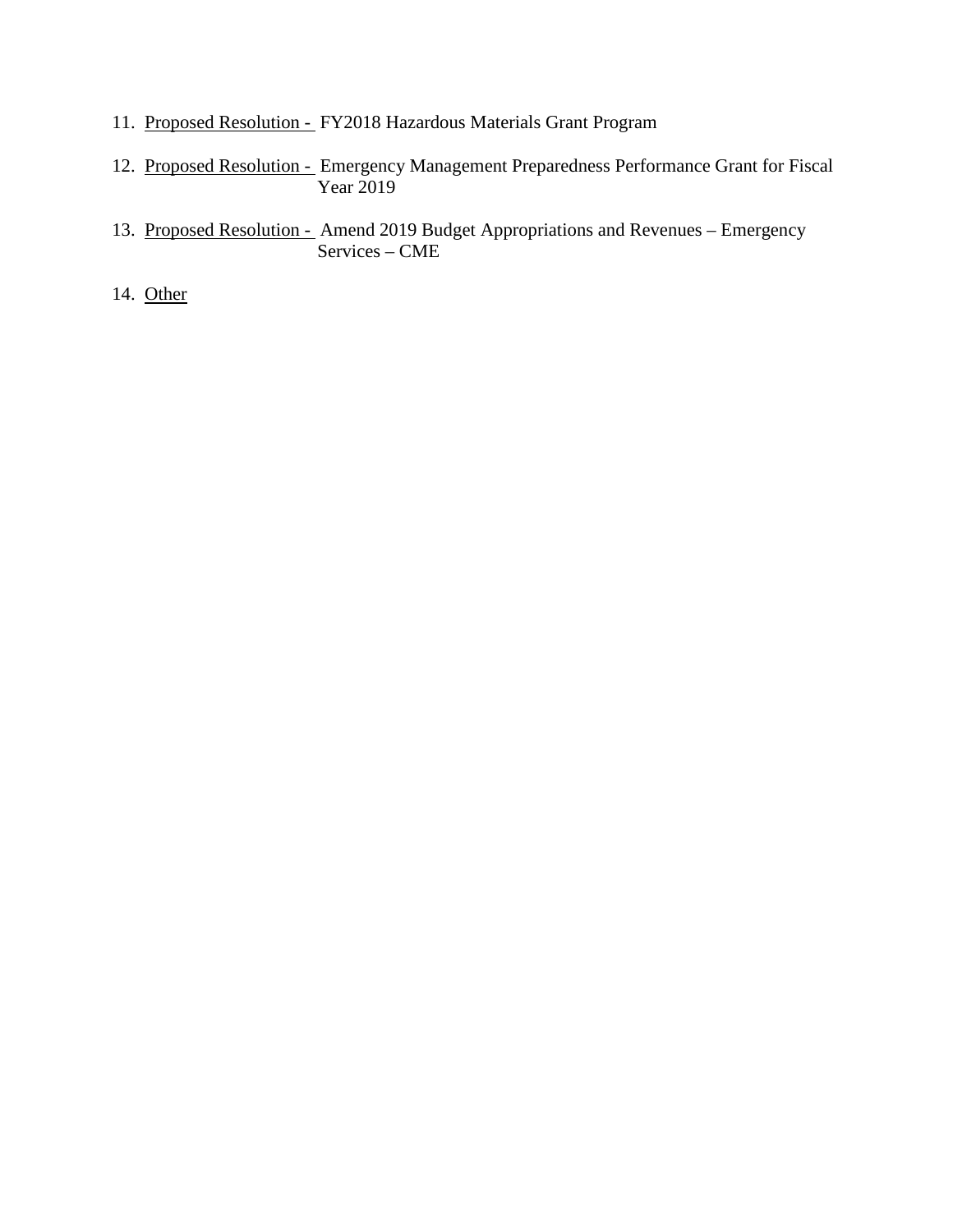**TITLE:** Amend 2020 Budget Appropriations and/or Revenues – Public Defender



**BY:** Public Safety and Audit & Control Committees:

**AT THE REQUEST OF:** County Executive George M. Borrello:

WHEREAS, sub-department A.1170.1172 Public Defender, Aid to Defense was established to separate grant appropriations and revenues from A.1170, the primary department for the Public Defender; and

WHEREAS, the grant does not require the appropriations and revenues associated with the grant be recorded in a separate sub-department, and it would be expeditious to consolidate all appropriations and revenues for the Public Defender into one department; now therefore be it

RESOLVED, That the Director of Finance is hereby authorized and directed to make the following changes to the 2020 Budget:

|                                         | <b>INCREASE APPROPRIATION ACCOUNTS</b>            |           |  |  |
|-----------------------------------------|---------------------------------------------------|-----------|--|--|
| $A.1170$ 1                              | Personal Services—Public Defender                 | \$72,627  |  |  |
| $A.1170---4$                            | Contractual—Public Defender                       | 103<br>S. |  |  |
| $A.1170$ 8                              | Employee Benefits—Public Defender                 | \$22,451  |  |  |
|                                         | Total                                             | \$95,181  |  |  |
|                                         | DECREASE APPROPRIATION ACCOUNTS:                  |           |  |  |
| A.1170.1172.1                           | Personal Services—Public Defender, Aid to Defense | \$72,627  |  |  |
| A.1170.1172.4                           | Contractual—Public Defender, Aid to Defense       | 103<br>S. |  |  |
| A.1170.1172.8                           | Employee Benefits—Public Defender, Aid to Defense | \$22,451  |  |  |
|                                         | Total                                             | \$95,181  |  |  |
| ESTABLISH AND INCREASE REVENUE ACCOUNT: |                                                   |           |  |  |
| A.1170.----.R308.9000                   | NYS Aid—Other State Aid                           | \$14,000  |  |  |
| DECREASE REVENUE ACCOUNT:               |                                                   |           |  |  |
| A.1170.1172.R308.9000                   | NYS Aid—Other State Aid                           | \$14,000  |  |  |

**\_\_\_\_\_\_\_\_\_\_\_\_\_APPROVED**

\_\_\_\_\_\_\_\_\_\_\_\_\_\_\_\_\_\_\_\_\_\_\_\_\_\_\_\_\_\_\_\_\_\_ \_\_\_\_\_\_\_\_\_\_\_\_\_\_

**\_\_\_\_\_\_\_\_\_\_\_\_\_VETOES (VETO MESSAGE ATTACHED)**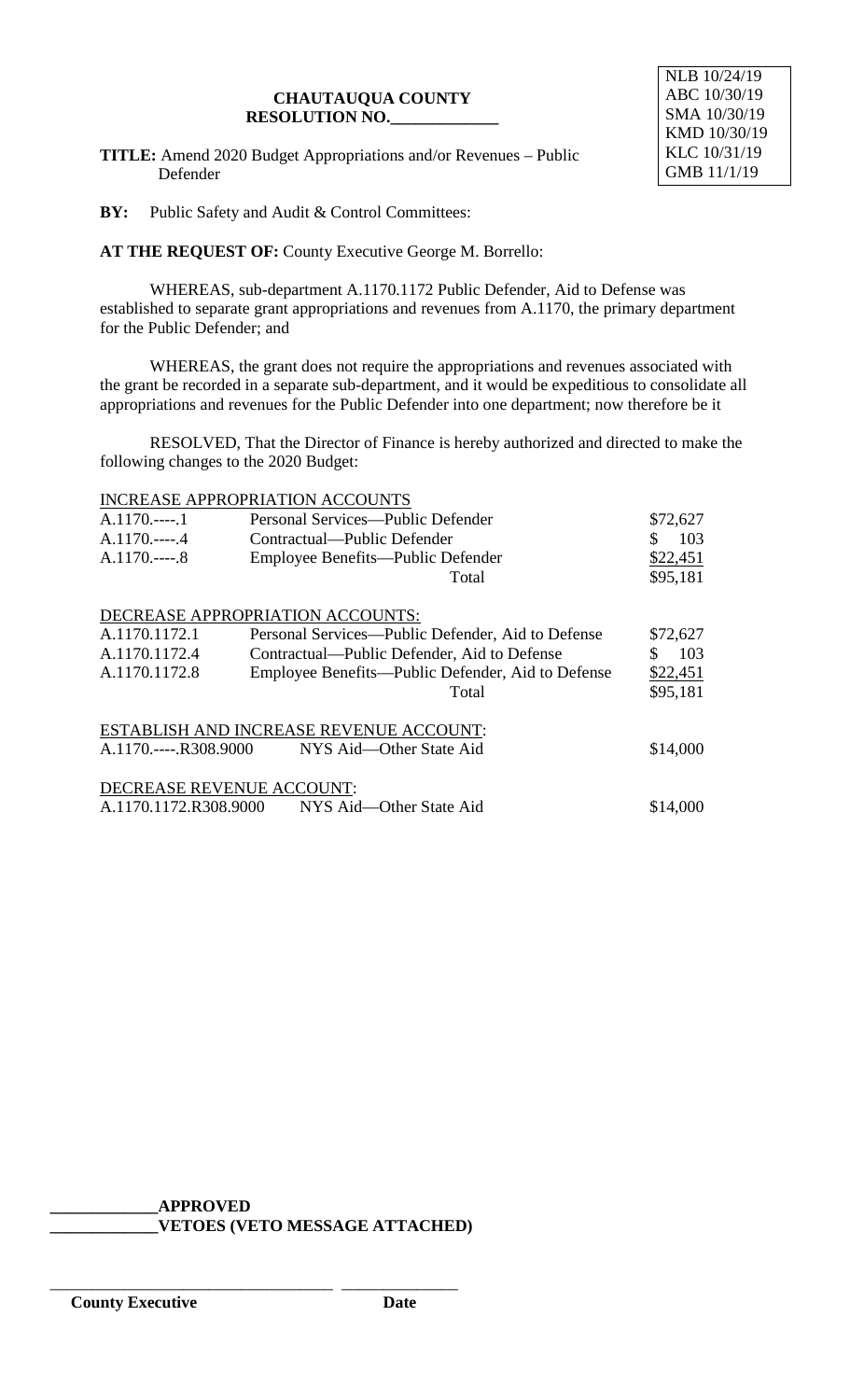**TITLE:** Authorize Lease Agreement with Celebration Hall, LLC, for Office Space for the Chautauqua County Probation Department.

**BY:** Public Safety and Audit & Control Committees:

**AT THE REQUEST OF:** County Executive George M. Borrello:

WHEREAS, the State of New York is implementing Raise the Age Legislation which requires swift attendance of Probation staff in the Youth Part of Chautauqua County Court in Mayville; and

WHEREAS, it is appropriate for the County to lease space from Celebration Hall, LLC, attached to the Town of Chautauqua Office Building, to allow the Probation Department to effectively meet the goals of the Raise the Age legislation; and

WHEREAS, revenues and expenditures associated with this lease are included in the approved State of New York Raise the Age Plan, the 2019 operating budget, and the proposed 2020 budget; now therefore be it

RESOLVED, That the County Executive is hereby authorized and empowered to execute a lease agreement upon the following terms and conditions:

| 1. Premises:  | Approximately 874 square feet in room #4 located at 2 Academy |
|---------------|---------------------------------------------------------------|
|               | Street, Mayville, New York.                                   |
| 2. Term:      | Lease shall commence November 1, 2019, and shall terminate on |
|               | October 31, 2024. Tenant shall have an option to renew this   |
|               | Agreement for one $(1)$ additional term of five $(5)$ years.  |
| 3. Rent:      | \$800.00 per month.                                           |
| 4. Utilities: | Paid by Landlord.                                             |
| 5. Other:     | As negotiated by the County Executive.                        |
|               |                                                               |

## **\_\_\_\_\_\_\_\_\_\_\_\_\_APPROVED \_\_\_\_\_\_\_\_\_\_\_\_\_VETOES (VETO MESSAGE ATTACHED)**

**\_\_\_\_\_\_\_\_\_\_\_\_\_\_\_\_\_\_\_\_\_\_\_\_\_\_\_\_\_\_\_\_\_\_\_\_ \_\_\_\_\_\_\_\_\_\_\_\_\_**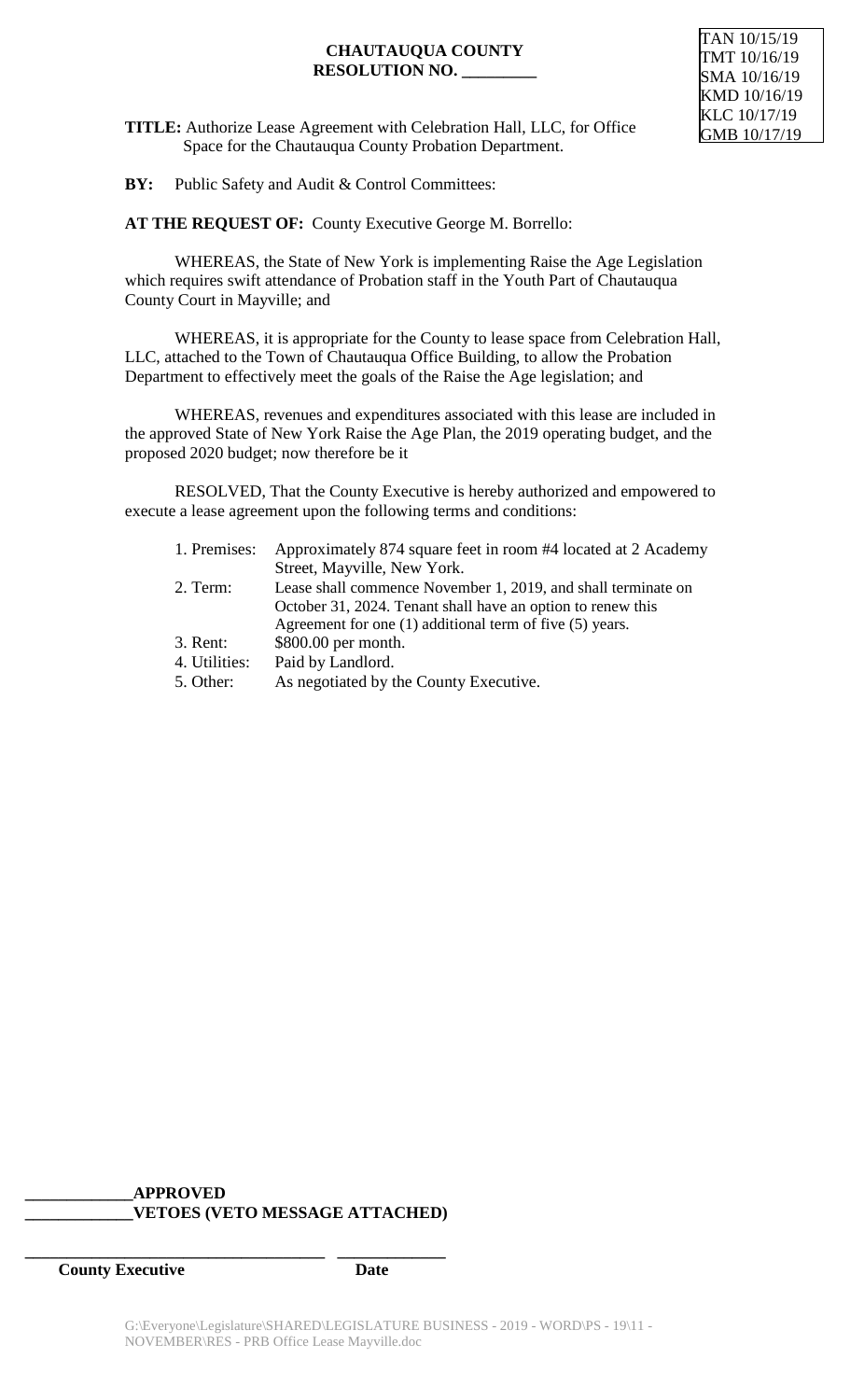**TITLE:** Authorize Execution for New York State Office of Homeland Security and Emergency Services Grant for Bomb Squad Initiative Program

**BY:** Public Safety and Audit & Control Committees:

**AT THE REQUEST OF:** County Executive George M. Borrello:

WHEREAS, the Chautauqua County Sheriff received notice the State of New York approved the application for an Office of Homeland Security and Emergency Services Program Grant for the FY18 Bomb Squad Initiative Grant Program; and

WHEREAS, the State of New York will provide funding for FY18 grant award in the amount of \$100,000, with no local funds, for the contract period from October 1, 2019 to August 31, 2021; and

WHEREAS, this revenue and the corresponding expenditures are included in the 2020 Adopted Budget so no budget amendments are needed; now therefore be it

RESOLVED, That the County Executive is authorized to execute an agreement to secure the grant funding with the New York State Office of Homeland Security.

**\_\_\_\_\_\_\_\_\_\_\_\_\_APPROVED \_\_\_\_\_\_\_\_\_\_\_\_\_VETOES (VETO MESSAGE ATTACHED)**

\_\_\_\_\_\_\_\_\_\_\_\_\_\_\_\_\_\_\_\_\_\_\_\_\_\_\_\_\_\_\_\_\_\_ \_\_\_\_\_\_\_\_\_\_\_\_\_\_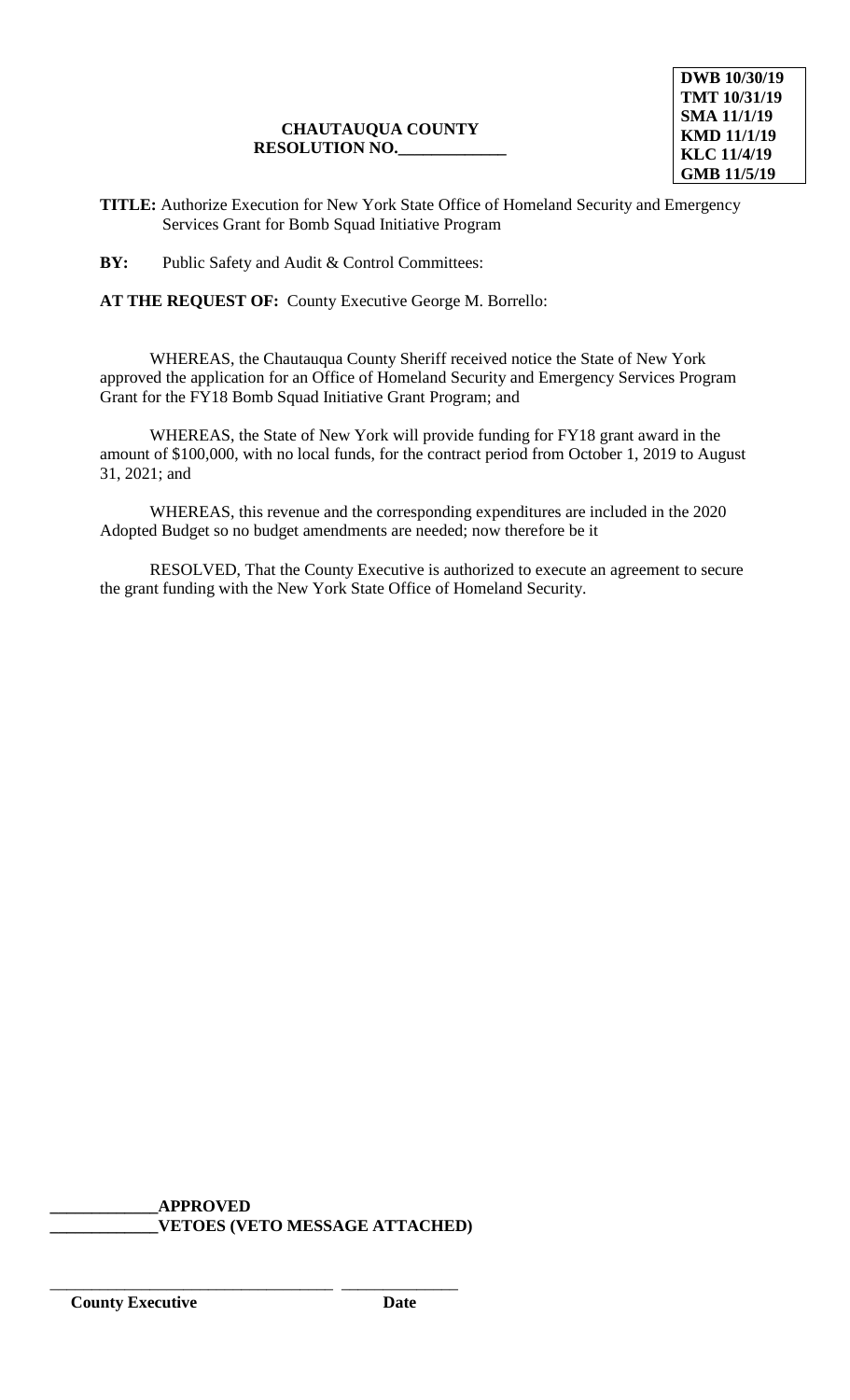**DWB 10/29/19 TMT 10/30/19 SMA 10/30/19 KMD 10/30/19 KLC 10/31/19 GMB 11/1/19**

**TITLE:** Authorize Agreement with Chautauqua-Cattaraugus Erie II BOCES for School Resource Officers

**BY:** Public Safety and Audit & Control Committees:

**AT THE REQUEST OF:** County Executive George M. Borrello:

WHEREAS, the Chautauqua County Sheriff has conferred with the administrators of Chautauqua-Cattaraugus Erie II BOCES and determined that the County and BOCES schools in the region and would benefit by the continuation of the School Resource Officer program; and

WHEREAS, Chautauqua-Cattaraugus Erie II BOCES has agreed to compensate the County of Chautauqua for the cost of providing two (2) Deputy Sheriffs for the period of July 1, 2019 through June 30, 2020, the deputies to be shared between three facilities at a total sum not to exceed \$224,920.00, plus any agreed upon overtime hours compensated at the rate of \$66.29 per hour; and

WHEREAS, expenditures incurred by the County for these positions will not exceed the agreed upon compensation; and

WHEREAS, appropriate portions of the revenue from this agreement are included in the 2019 and 2020 adopted budgets; now therefore be it

RESOLVED, That the County Executive is hereby authorized and empowered to execute an agreement with Chautauqua-Cattaraugus Erie II BOCES for the School Resource Officer program.

**\_\_\_\_\_\_\_\_\_\_\_\_\_APPROVED \_\_\_\_\_\_\_\_\_\_\_\_\_VETOES (VETO MESSAGE ATTACHED)**

\_\_\_\_\_\_\_\_\_\_\_\_\_\_\_\_\_\_\_\_\_\_\_\_\_\_\_\_\_\_\_\_\_\_ \_\_\_\_\_\_\_\_\_\_\_\_\_\_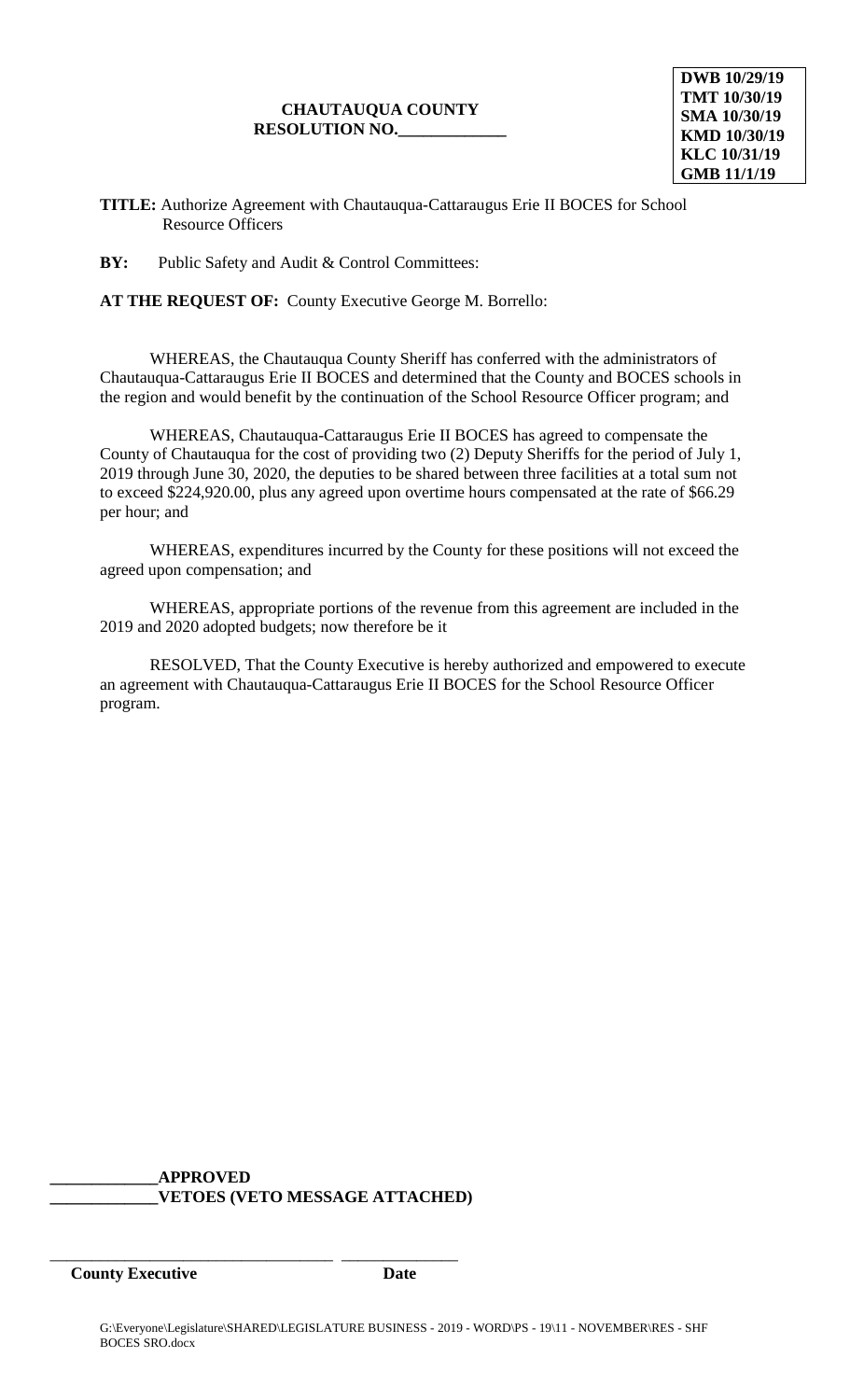**TITLE:** Authorize Agreement with Town of Stockton for Court Security Detail FY20

DWB 10/29/19 TMT 10/30/19 SMA 10/30/19 KMD 10/30/19 KLC 10/31/19 GMB 11/1/19

**BY:** Public Safety and Audit & Control Committees:

**AT THE REQUEST OF:** County Executive George M. Borrello:

WHEREAS, the Town of Stockton has requested that the Chautauqua County Office of the Sheriff provide part-time deputy sheriffs for court security detail on designated court nights; and

WHEREAS, the County Sheriff has negotiated a tentative agreement with the Town of Stockton for the period of January 1, 2020 through December 31, 2020, for an estimated cost not to exceed \$6,000.00, based on an hourly rate of at least \$31.15; and

WHEREAS, this revenue is included in the 2020 Budget so no budget amendments are needed; now therefore be it

RESOLVED, That the County Executive is authorized and empowered to execute an agreement with the Town of Stockton for court security as set forth above, with revenue to be credited to account A.1162.1110.R226.000.

## **\_\_\_\_\_\_\_\_\_\_\_\_\_APPROVED \_\_\_\_\_\_\_\_\_\_\_\_\_VETOES (VETO MESSAGE ATTACHED)**

**\_\_\_\_\_\_\_\_\_\_\_\_\_\_\_\_\_\_\_\_\_\_\_\_\_\_\_\_\_\_\_\_\_\_\_\_ \_\_\_\_\_\_\_\_\_\_\_\_\_**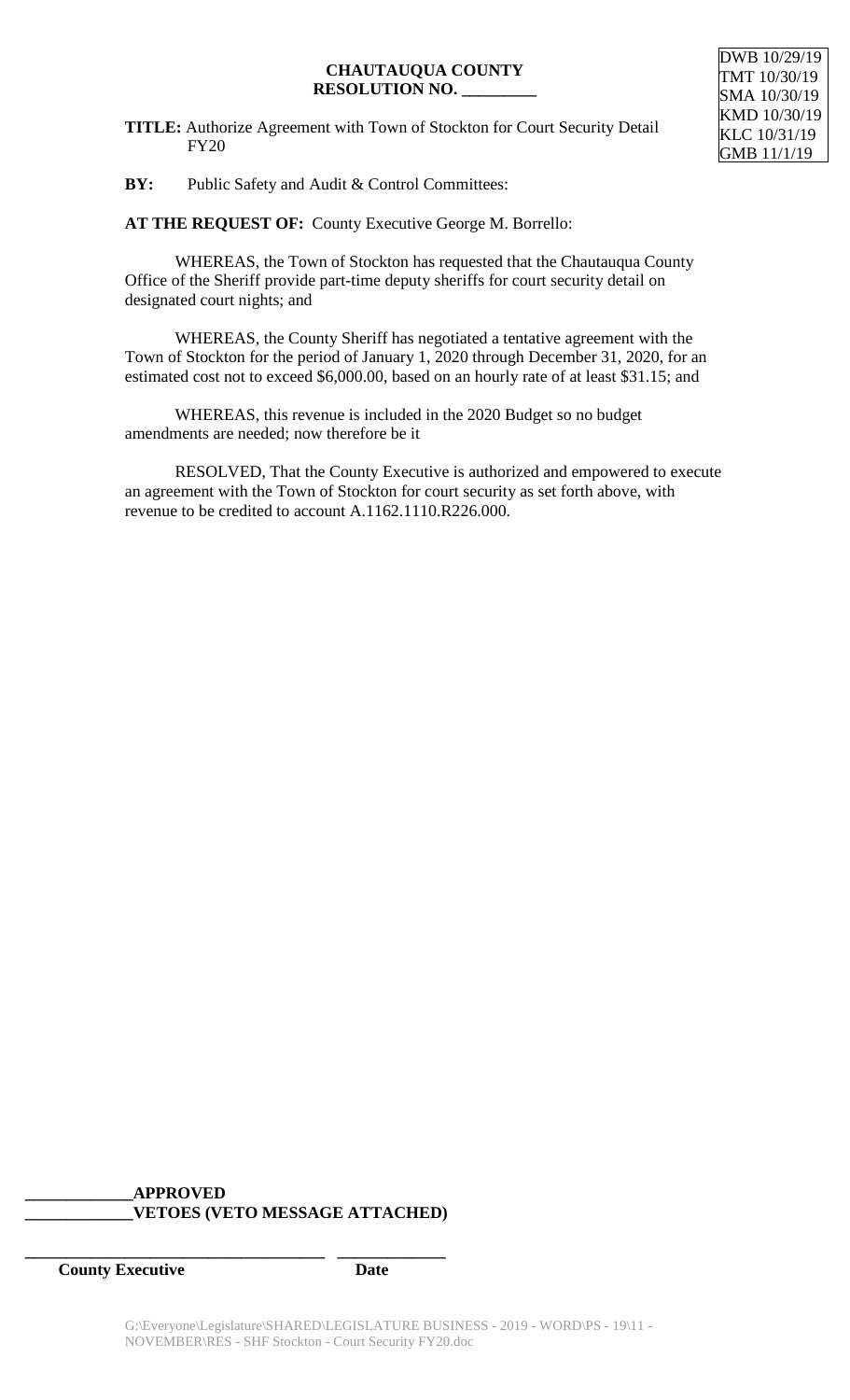**TITLE:** Authorize Agreement with Town of North Harmony for Court Security Detail FY20

**BY:** Public Safety and Audit & Control Committees:

**AT THE REQUEST OF:** County Executive George M. Borrello:

WHEREAS, the Town of North Harmony has requested that the Chautauqua County Office of the Sheriff provide court security officers on designated court nights; and

WHEREAS, the County Sheriff has negotiated a tentative agreement with the Town of North Harmony for the period of January 1, 2020 through December 31, 2020, for an estimated cost not to exceed \$8,000.00 based on an hourly rate of at least \$31.15; and

WHEREAS, this revenue is included in the 2020 Budget so no budget amendments are needed; now therefore be it

RESOLVED, That the County Executive is authorized and empowered to execute an agreement with the Town of North Harmony for court security as set forth above, with revenues to be credited to account A.1162.1110.R226.000.

## **\_\_\_\_\_\_\_\_\_\_\_\_\_APPROVED \_\_\_\_\_\_\_\_\_\_\_\_\_VETOES (VETO MESSAGE ATTACHED)**

**\_\_\_\_\_\_\_\_\_\_\_\_\_\_\_\_\_\_\_\_\_\_\_\_\_\_\_\_\_\_\_\_\_\_\_\_ \_\_\_\_\_\_\_\_\_\_\_\_\_**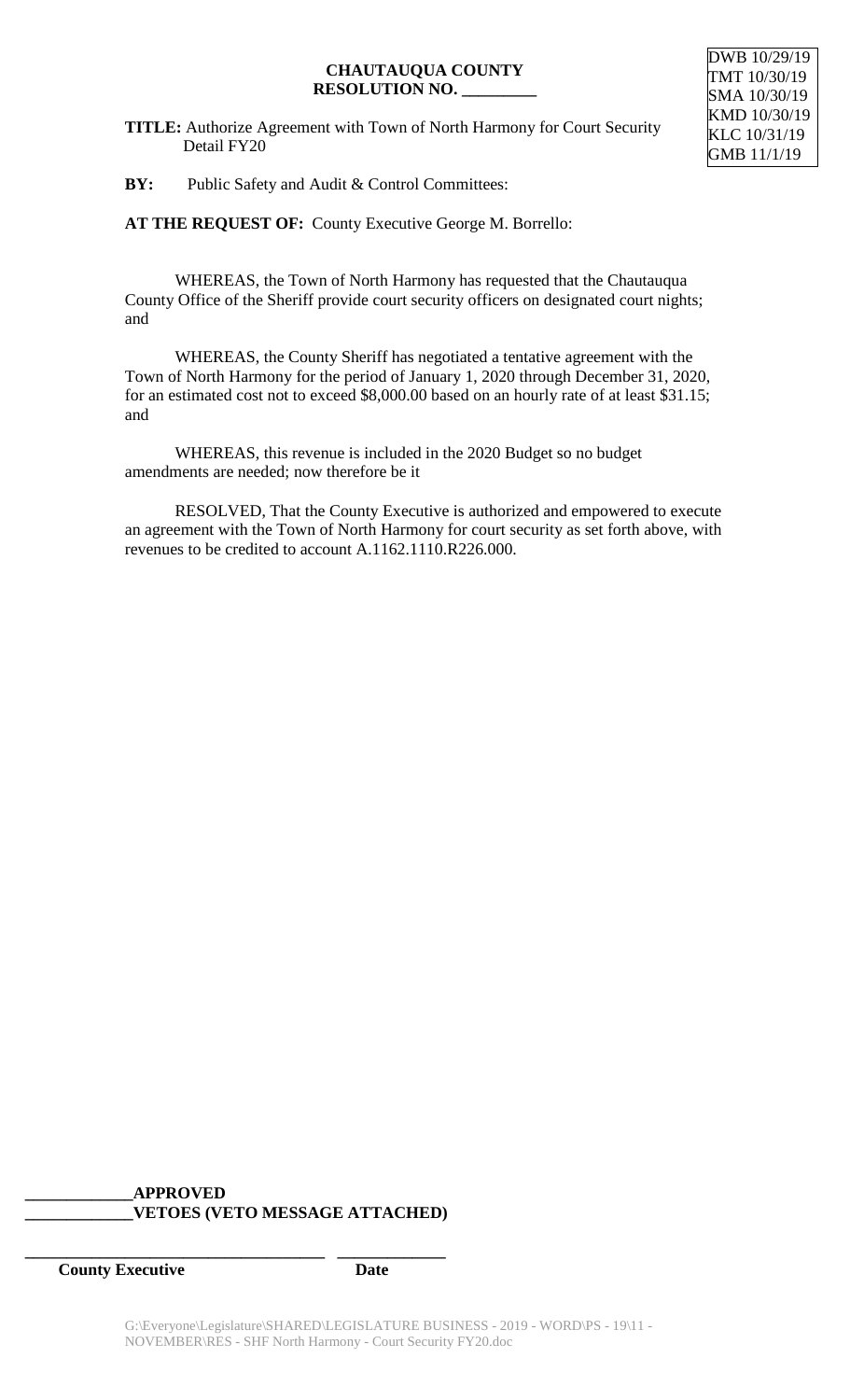**TITLE:** Authorize Agreement with Town of Ellery for Court Security Detail FY20



**BY:** Public Safety and Audit & Control Committees:

**AT THE REQUEST OF:** County Executive George M. Borrello:

WHEREAS, the Town of Ellery has requested that the Chautauqua County Office of the Sheriff provide part-time deputy sheriffs for court security detail on designated court nights; and

WHEREAS, the County Sheriff has negotiated a tentative agreement with the Town of Ellery for the period of January 1, 2020 through December 31, 2020, for an estimated cost not to exceed \$3,000.00, based on an hourly rate of at least \$31.15; and

WHEREAS, this revenue is included in the 2020 Budget so no budget amendments are needed; now therefore be it

RESOLVED, That the County Executive is authorized and empowered to execute an agreement with the Town of Ellery for court security as set forth above, with revenues to be credited to account A.1162.1110.R226.000.

## **\_\_\_\_\_\_\_\_\_\_\_\_\_APPROVED \_\_\_\_\_\_\_\_\_\_\_\_\_VETOES (VETO MESSAGE ATTACHED)**

**\_\_\_\_\_\_\_\_\_\_\_\_\_\_\_\_\_\_\_\_\_\_\_\_\_\_\_\_\_\_\_\_\_\_\_\_ \_\_\_\_\_\_\_\_\_\_\_\_\_**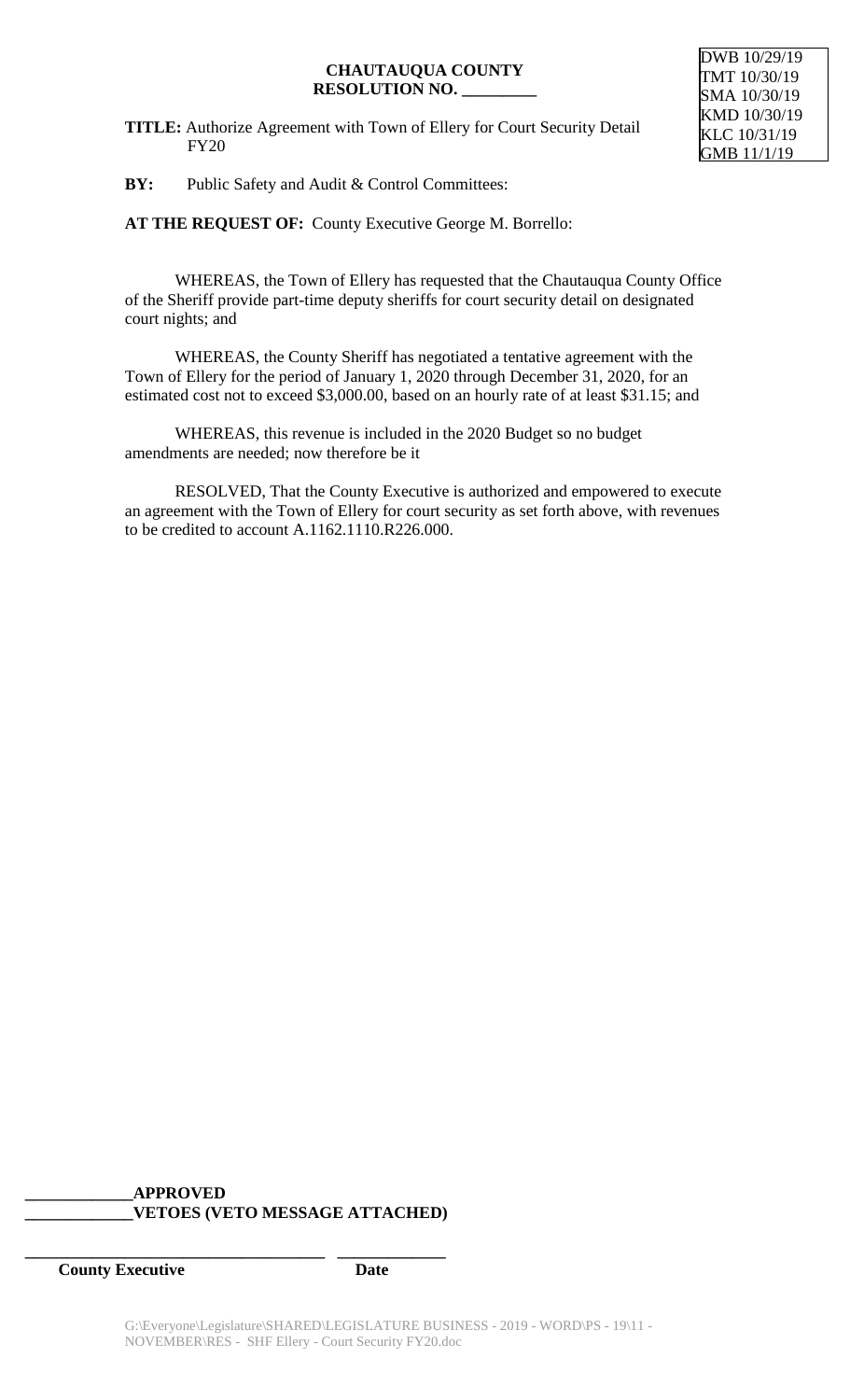**TITLE:** Authorize Agreement with Town of Mina for Court Security Detail FY20



**BY:** Public Safety and Audit & Control Committees:

**AT THE REQUEST OF:** County Executive George M. Borrello:

WHEREAS, the Town of Mina has requested that the Chautauqua County Office of the Sheriff provide part-time deputy sheriffs for court security detail on designated court nights; and

WHEREAS, the County Sheriff has negotiated a tentative agreement with the Town of Mina for the period of January 1, 2020 through December 31, 2020, for an estimated cost not to exceed \$3,000.00, based on an hourly rate of at least \$31.15; and

WHEREAS, this revenue is included in the 2020 Budget so no budget amendments are needed; now therefore be it

RESOLVED, That the County Executive is authorized and empowered to execute an agreement with the Town of Mina for court security as set forth above, with revenue to be credited to account A.1162.1110.R226.000.

## **\_\_\_\_\_\_\_\_\_\_\_\_\_APPROVED \_\_\_\_\_\_\_\_\_\_\_\_\_VETOES (VETO MESSAGE ATTACHED)**

**\_\_\_\_\_\_\_\_\_\_\_\_\_\_\_\_\_\_\_\_\_\_\_\_\_\_\_\_\_\_\_\_\_\_\_\_ \_\_\_\_\_\_\_\_\_\_\_\_\_**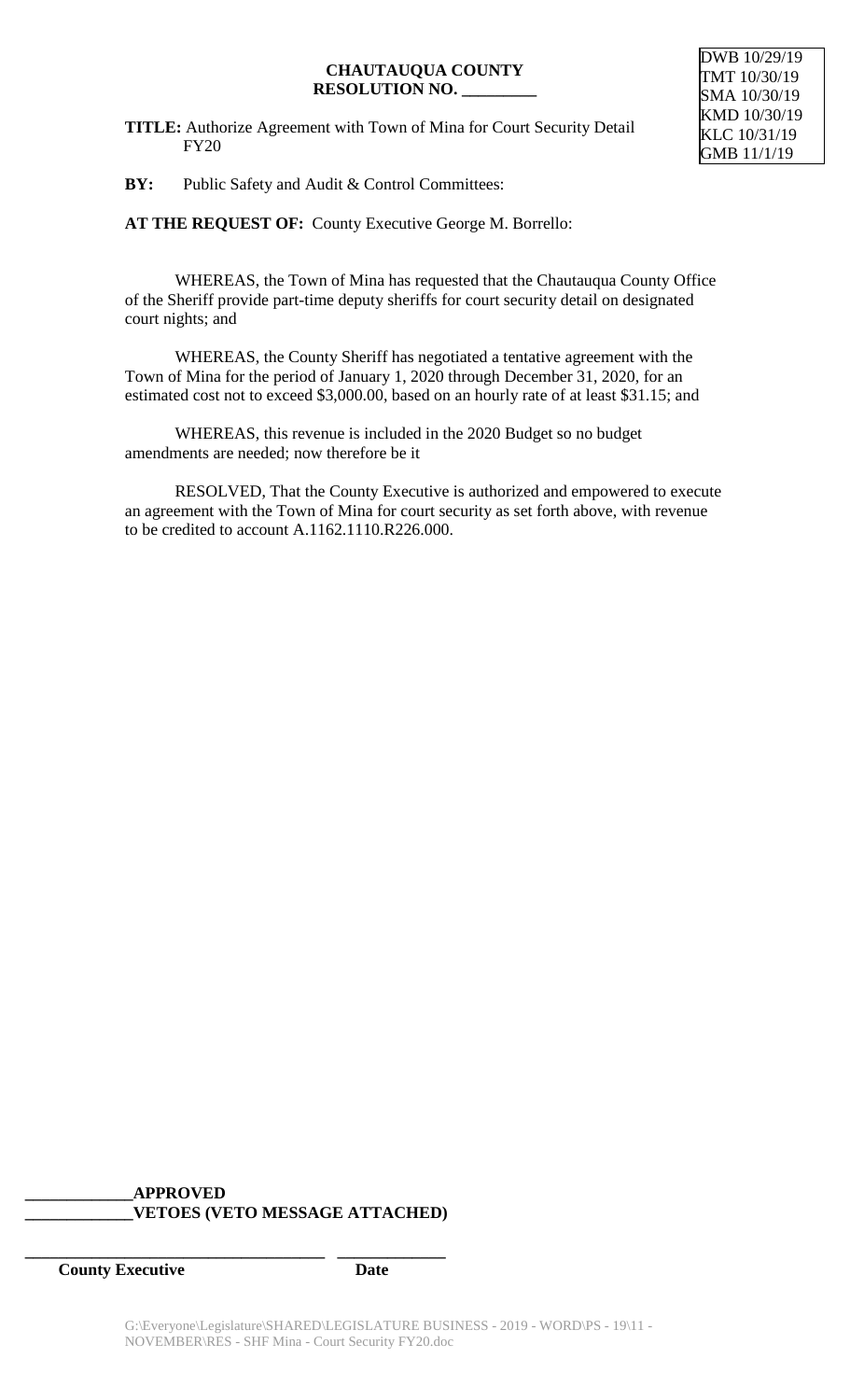**TITLE:** Authorize Agreement with Town of Kiantone for Court Security Detail FY20



**BY:** Public Safety and Audit & Control Committees:

**AT THE REQUEST OF:** County Executive George M. Borrello:

WHEREAS, the Town of Kiantone has requested that the Chautauqua County Office of the Sheriff provide part-time deputy sheriffs for court security detail on designated court nights; and

WHEREAS, the County Sheriff has negotiated a tentative agreement with the Town of Kiantone for the period of January 1, 2020 through December 31, 2020, for an estimated cost not to exceed \$7,000.00, based on an hourly rate of at least \$31.15; and

WHEREAS, this revenue is included in the 2020 Budget so no budget amendments are needed; now therefore be it

RESOLVED, That the County Executive is authorized and empowered to execute an agreement with the Town of Kiantone for court security as set forth above, with revenue to be credited to account A.1162.1110.R226.000.

## **\_\_\_\_\_\_\_\_\_\_\_\_\_APPROVED \_\_\_\_\_\_\_\_\_\_\_\_\_VETOES (VETO MESSAGE ATTACHED)**

**\_\_\_\_\_\_\_\_\_\_\_\_\_\_\_\_\_\_\_\_\_\_\_\_\_\_\_\_\_\_\_\_\_\_\_\_ \_\_\_\_\_\_\_\_\_\_\_\_\_**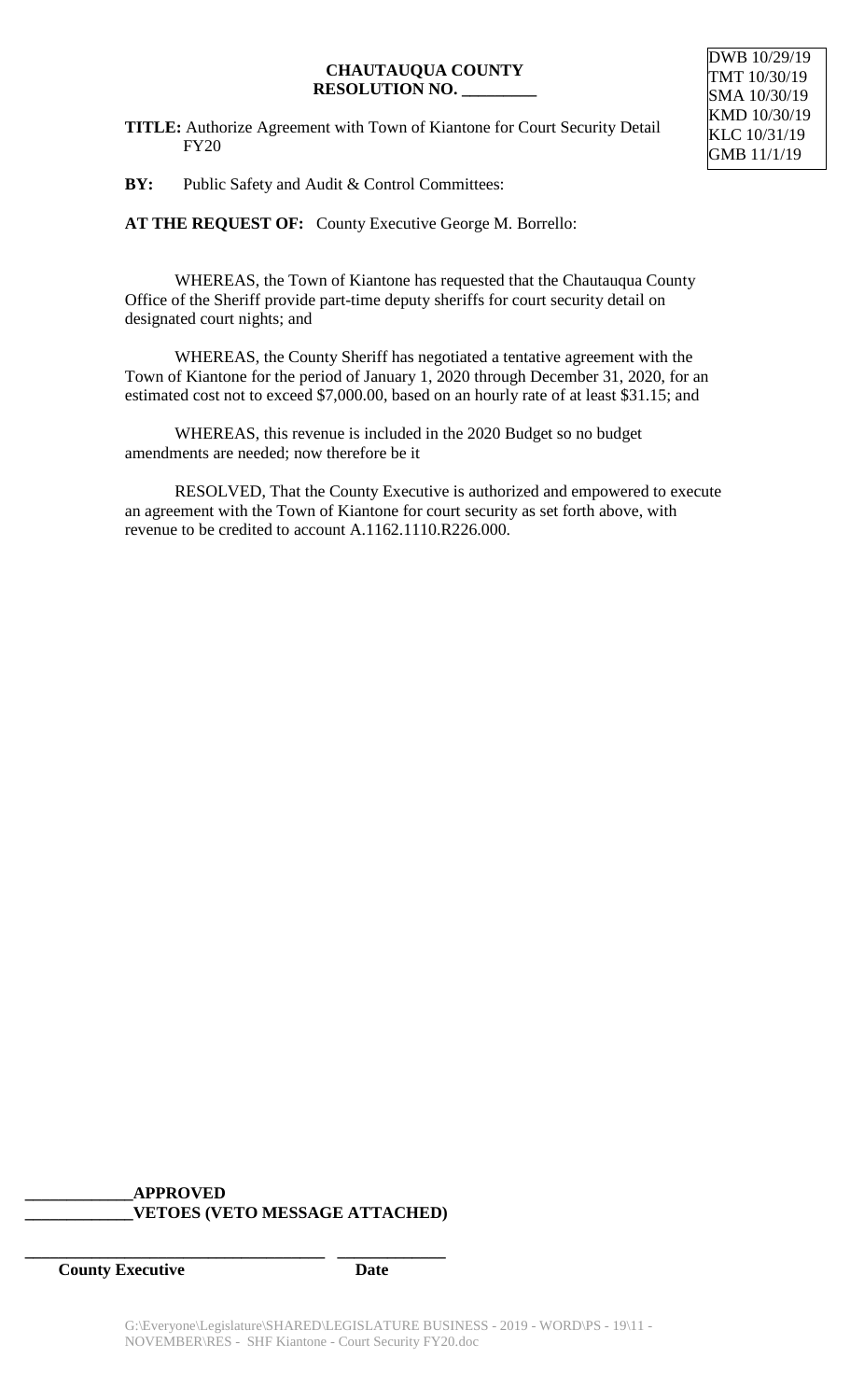**TITLE:** Authorize Agreement with Village of Silver Creek for Court Security Detail FY20



**BY:** Public Safety and Audit & Control Committees:

**AT THE REQUEST OF:** County Executive George M. Borrello:

WHEREAS, the Village of Silver Creek has requested that the Chautauqua County Office of the Sheriff provide part-time deputy sheriffs for court security detail on designated court nights; and

WHEREAS, the County Sheriff has negotiated a tentative agreement with the Village of Silver Creek for the period of January 1, 2020 through December 31, 2020, for an estimated cost not to exceed \$6,000.00, based on an hourly rate of at least \$31.15; and

WHEREAS, this revenue is included in the 2020 Budget so no budget amendments are needed; now therefore be it

RESOLVED, That the County Executive is authorized and empowered to execute an agreement with the Village of Silver Creek for court security as set forth above, with revenue to be credited to account A.1162.1110.R226.000.

## **\_\_\_\_\_\_\_\_\_\_\_\_\_APPROVED \_\_\_\_\_\_\_\_\_\_\_\_\_VETOES (VETO MESSAGE ATTACHED)**

**\_\_\_\_\_\_\_\_\_\_\_\_\_\_\_\_\_\_\_\_\_\_\_\_\_\_\_\_\_\_\_\_\_\_\_\_ \_\_\_\_\_\_\_\_\_\_\_\_\_**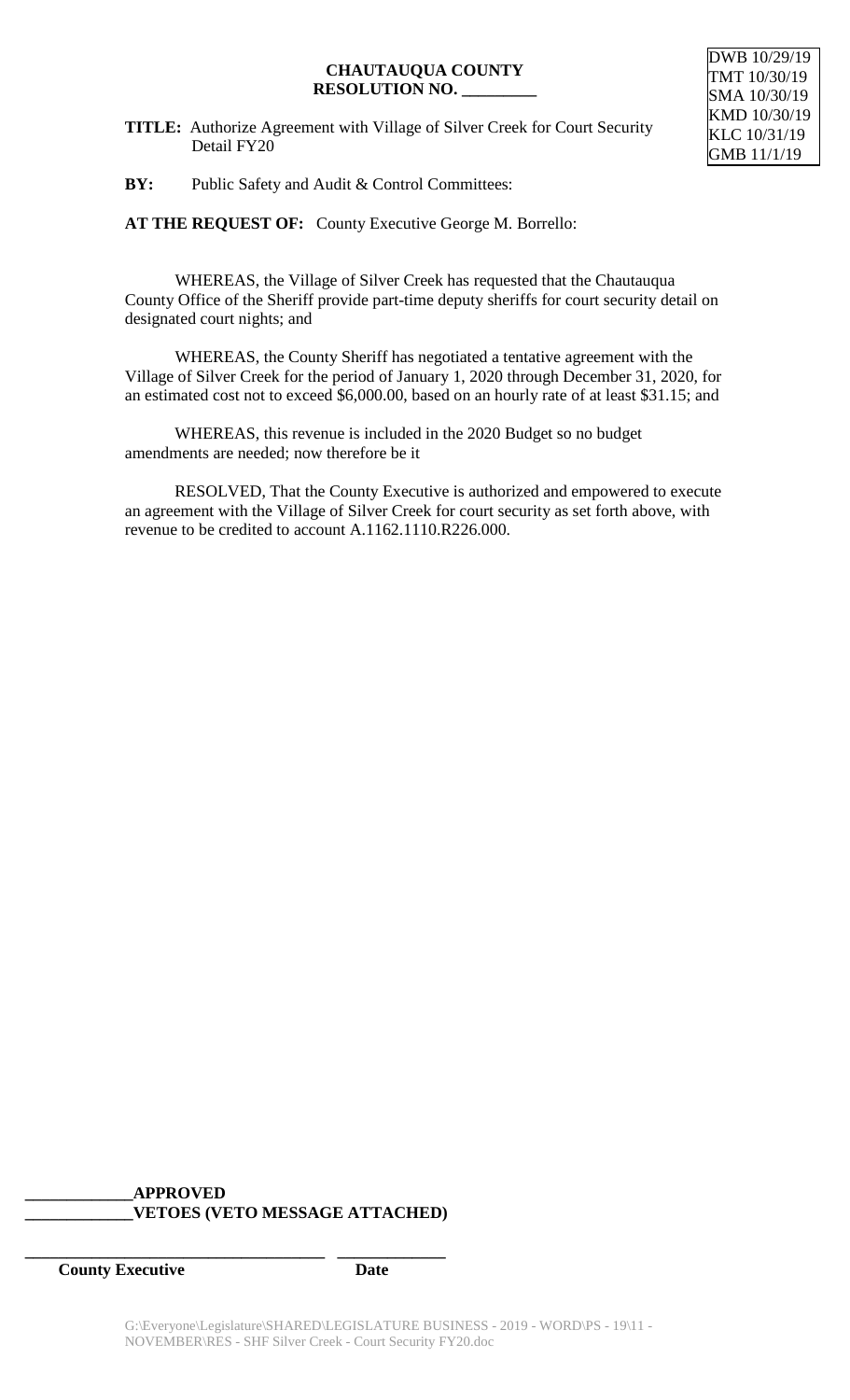**JCG 10/21/2019 TMT 10/24/19 SMA 10/25/19 KMD 10/28/19 KLC 10/29/19 GMB 10/30/19**

**TITLE:** FY2018 Hazardous Materials Grant Program

**BY:** Public Safety and Audit & Control Committees:

**AT THE REQUEST OF:** County Executive George M. Borrello:

WHEREAS, the Office of Emergency Services was awarded a Regional Partnership Grant in the amount of \$94,000 under the 2018 Hazmat Grant Program which runs from August 1, 2019 through August 31, 2021; and

WHEREAS, the 2018 Hazmat Grant is a Regional Partnership Grant which includes Hazmat teams from Chautauqua, Cattaraugus, and Allegany Counties and from the Seneca Nation of Indians; and

WHEREAS, Resolution 247-19 authorized the County Executive to sign and accept the Homeland Security HazMat Grant Program; now therefore be it

RESOLVED, That the Director of Finance is hereby directed to make the following 2019 budgetary changes:

#### INCREASE APPROPRIATION ACCOUNTS:

| $A.3640$ 1                       | Personal Services—Hazardous Materials | \$3,631  |
|----------------------------------|---------------------------------------|----------|
| $A.3640$ 2                       | Equipment—Hazardous Materials         | \$89,300 |
| $A.3640$ 8                       | Employee Benefits—Hazardous Materials | \$1,069  |
|                                  | Total                                 | \$94,000 |
| <b>INCREASE REVENUE ACCOUNT:</b> |                                       |          |
|                                  |                                       |          |
| A.3640.----.R430.5004            | Federal Aid – Homeland Security       | \$94,000 |

**\_\_\_\_\_\_\_\_\_\_\_\_\_APPROVED \_\_\_\_\_\_\_\_\_\_\_\_\_VETOES (VETO MESSAGE ATTACHED)**

\_\_\_\_\_\_\_\_\_\_\_\_\_\_\_\_\_\_\_\_\_\_\_\_\_\_\_\_\_\_\_\_\_\_ \_\_\_\_\_\_\_\_\_\_\_\_\_\_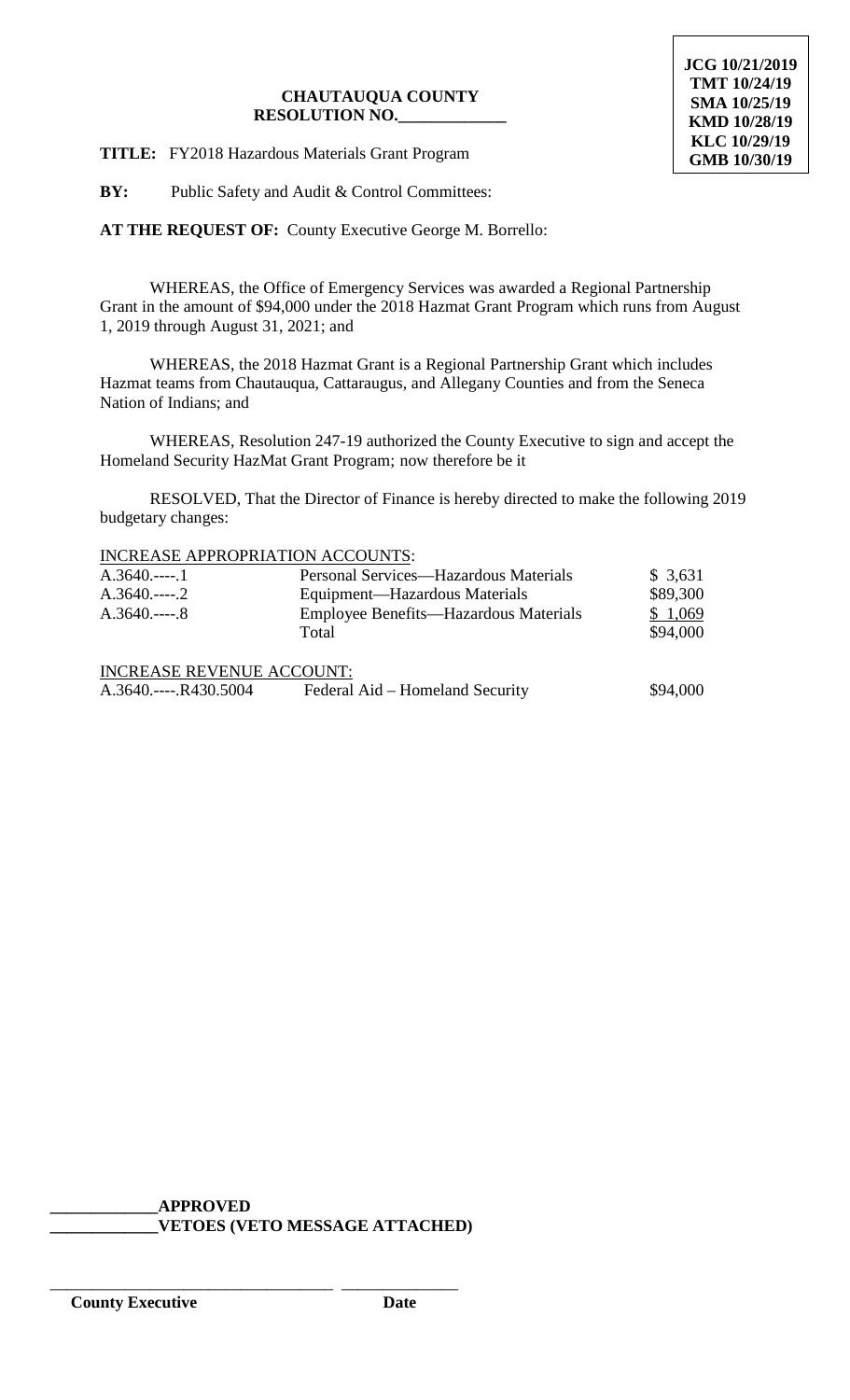**TITLE:** Emergency Management Preparedness Performance Grant for Fiscal Year 2019

**BY:** Public Safety and Audit & Control Committees:

**AT THE REQUEST OF:** County Executive George M. Borrello:

WHEREAS, the Office of Emergency Services was awarded funds from the New York State Division of Homeland Security and Emergency Services in the total amount of \$108,526.00 with a fifty percent (50%) in kind match from the County in the amount of \$54,263.00; and

WHEREAS, the grant is to help manage daily Emergency Management functions and to enhance planning, training, exercises, public preparedness, emergency alert and notification systems; and

WHEREAS, the grant period runs from October 1, 2018 through September 30, 2021, or as may be amended; and

WHEREAS, the expenses and revenues for the grant agreement are within the financial parameters of the 2020 County budget; now therefore be it

RESOLVED, That the County Executive is hereby authorized to sign and execute all necessary agreements to accept the award and subsequent changes to work plans.

**\_\_\_\_\_\_\_\_\_\_\_\_\_APPROVED \_\_\_\_\_\_\_\_\_\_\_\_\_VETOES (VETO MESSAGE ATTACHED)**

\_\_\_\_\_\_\_\_\_\_\_\_\_\_\_\_\_\_\_\_\_\_\_\_\_\_\_\_\_\_\_\_\_\_ \_\_\_\_\_\_\_\_\_\_\_\_\_\_ **County Executive Date**